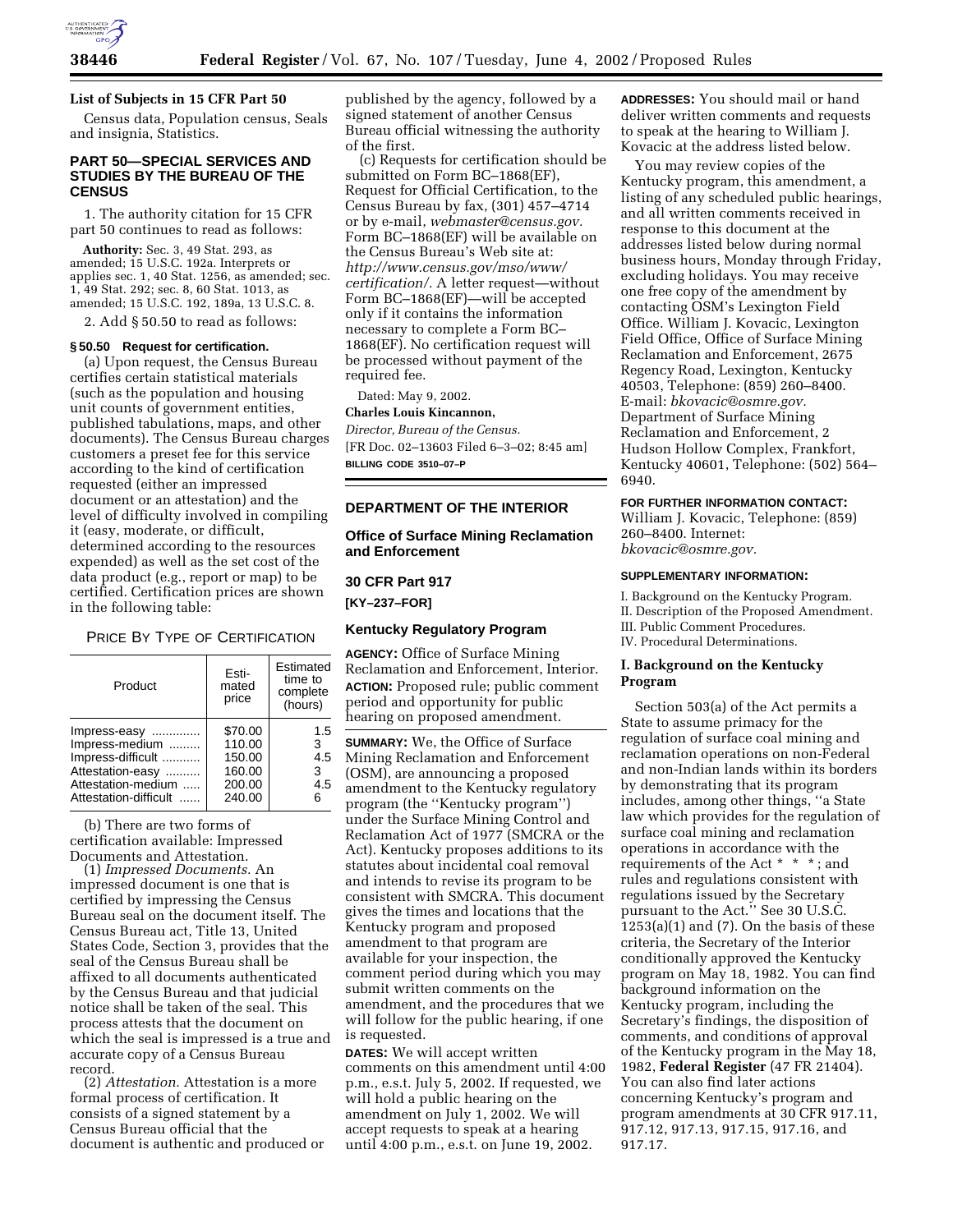## **II. Description of the Proposed Amendment**

By letter dated April 12, 2002 (Administrative Record No. KY–1529), Kentucky sent us an amendment to its program under SMCRA (30 U.S.C. 1201 *et seq.*). Kentucky sent the amendment at its own initiative. The full text of the amended language follows. The language comprises a new section of the Kentucky Revised Statutes at Chapter 350 and is referenced as Kentucky House Bill 405.

Kentucky defines ''private land'' as ''property that is owned by a not-forprofit organization or by a noncommercial private owner and is subject to the construction of improvements on that property, and includes land that requires alteration, modification, excavation, or landscaping in order to make it relate to, and support the function of, a facility or improvement. Private land includes but is not limited to a parking lot for a church, a recreational facility or court for a school, and land alteration related to improvements to a private residence or other private use.''

Kentucky further specifies that ''removal of coal on private land, incidentally and as a necessary requirement of facility construction, or as a consequence of the excavation or landscaping required to make the land support the intended function of a facility under construction, shall not require the owner of that private land to obtain a surface mining permit as required under this chapter, or a mining licenses as required under this chapter, if: (a) The coal removed is five thousand tons or less; (b) the coal removed is donated to a charitable, educational, or governmental organization, or the coal is sold and the proceeds are donated to such an organization; and (c) the landowner notifies the cabinet at the time that coal is first encountered and prior to removal, and if after inspection and review of site plans, construction contracts, or other indicia, the cabinet determines that the proposed project is eligible for this exemption. The cabinet may require implementation of such best management practices as are necessary to ensure compliance with stormwater discharge limits.''

Kentucky is also requiring that, ''the cabinet within ten days of the effective date of this Act, seek an opinion from the Federal Office of Surface Mining relating to the provisions of this section and shall not implement or administer the provisions of subsection (2) of this section until July 1, 2004. However, if the cabinet receives a Federal Office of Surface Mining determination that

subsections (1) to (2) of this section, and any related administrative regulations of the cabinet, are consistent with, or otherwise not in violation of, the Federal Surface Mining Control and Reclamation Act of 1977, the cabinet may implement and administer the provisions of subsection (2) of this section prior to July 1, 2004.''

## **III. Public Comment Procedures**

Under the provisions of 30 CFR 732.17(h), we are seeking your comments on whether the amendment satisfies the applicable program approval criteria of 30 CFR 732.15. If we approve the amendment, it will become part of the State program.

#### *Written Comments*

Send your written or electronic comments to OSM at the address given above. Your written comments should be specific, pertain only to the issues proposed in this rulemaking, and include explanations in support of your recommendations. We will not consider or respond to your comments when developing the final rule if they are received after the close of the comment period (see DATES). We will make every attempt to log all comments into the administrative record, but comments delivered to an address other than the Lexington Field Office may not be logged in.

### *Electronic Comments*

Please submit Internet comments as an ASCII or Word file avoiding the use of special characters and any form of encryption. Please also include ''Attn: SPATS No. KY–231-FOR'' and your name and return address in your Internet message. If you do not receive a confirmation that we have received your Internet message, contact the Lexington Field Office at (859) 260– 8400.

### *Availability of Comments*

We will make comments, including names and addresses of respondents, available for public review during normal business hours. We will not consider anonymous comments. If individual respondents request confidentiality, we will honor their request to the extent allowable by law. Individual respondents who wish to withhold their name or address from public review, except for the city or town, must state this prominently at the beginning of their comments. We will make all submissions from organizations or businesses, and from individuals identifying themselves as representatives or officials of

organizations or businesses, available for public review in their entirety.

#### *Public Hearing*

If you wish to speak at the public hearing, contact the person listed under **FOR FURTHER INFORMATION CONTACT** by 4 p.m., e.s.t. June 19, 2002. If you are disabled and need special accommodations to attend a public hearing, contact the person listed under **FOR FURTHER INFORMATION CONTACT.** We will arrange the location and time of the hearing with those persons requesting the hearing. If no one requests an opportunity to speak, we will not hold a hearing.

To assist the transcriber and ensure an accurate record, we request, if possible, that each person who speaks at the public hearing provide us with a written copy of his or her comments. The public hearing will continue on the specified date until everyone scheduled to speak has been given an opportunity to be heard. If you are in the audience and have not been scheduled to speak and wish to do so, you will be allowed to speak after those who have been scheduled. We will end the hearing after everyone scheduled to speak and others present in the audience who wish to speak, have been heard.

#### *Public Meeting*

If only one person requests an opportunity to speak, we may hold a public meeting rather than a public hearing. If you wish to meet with us to discuss the amendment, please request a meeting by contacting the person listed under **FOR FURTHER INFORMATION CONTACT.** All such meetings are open to the public and, if possible, we will post notices of meetings at the locations listed under **ADDRESSES.** We will make a written summary of each meeting a part of the administrative record.

### **IV. Procedural Determinations**

#### *Executive Order 12630—Takings*

This rule does not have takings implications. This determination is based on the analysis performed for the counterpart Federal regulation.

## *Executive Order 12866—Regulatory Planning and Review*

This rule is exempted from review by the Office of Management and Budget under Executive Order 12866.

### *Executive Order 12988—Civil Justice Reform*

The Department of the Interior has conducted the reviews required by section 3 of Executive Order 12988 and has determined that this rule meets the applicable standards of subsections (a)